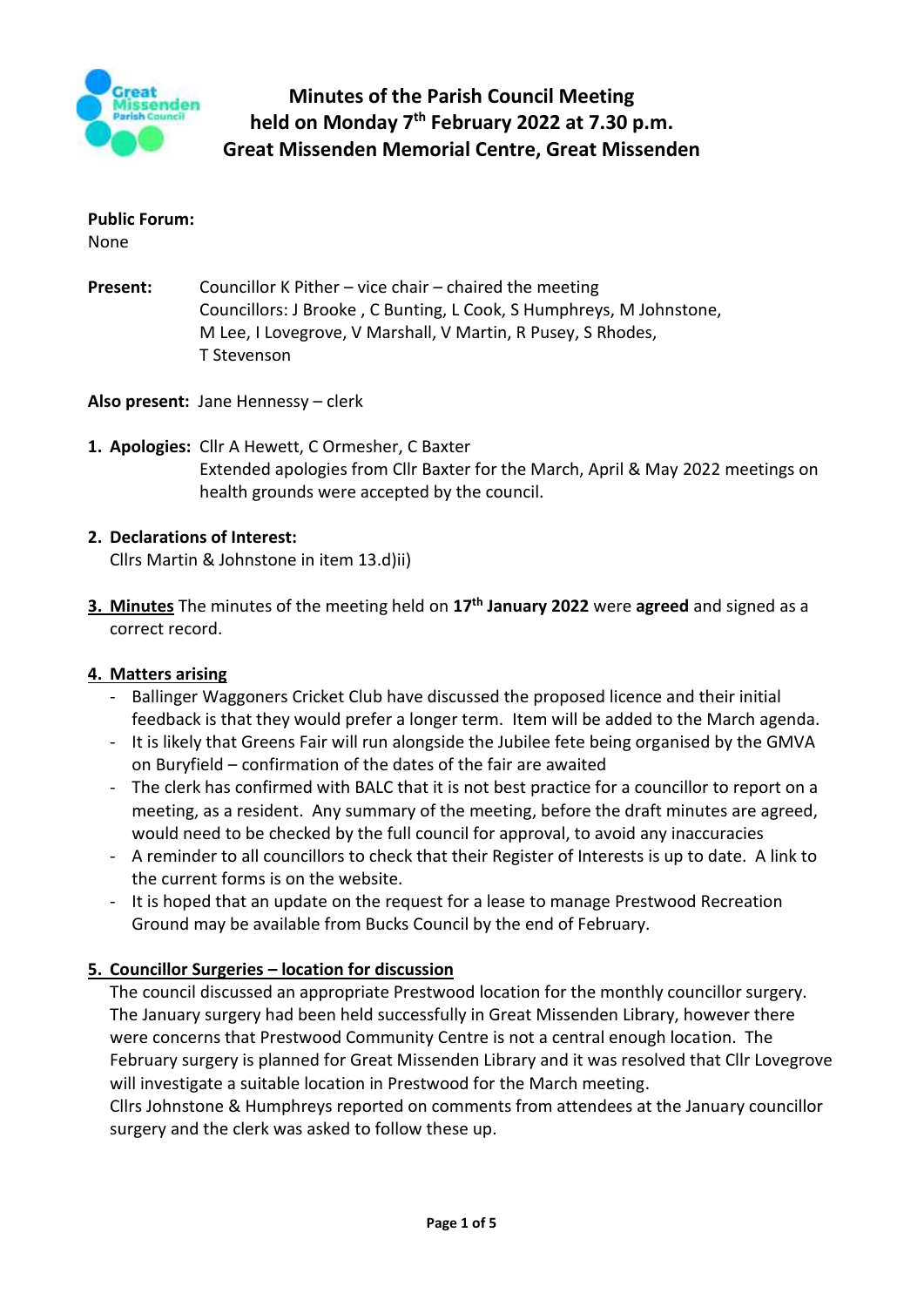# **6. Parking**

# **i) Bucks Council coach turning circle - update**

Cllr Humphries reported that the turning circle was now completed. However, two bollards have been broken, one on the approach to the turning circle and one on the entrance to car park. The clerk was asked to find costs for replacement bollard in the turning circle for the council to consider and also to clarify responsibility for the bollards on the entrance to Buryfield car park.

# **ii) Car Park Signage**

Cllr Brooke proposed a review of signage in Buryfield Car park as there are posts and signs that are no longer required. It was proposed that Cllr Brooke identify posts & signs for removal and provide a recommendation at the March meeting for approval.

# **7. Memorial Hall – Update – entrance quotes**

Following the decision at the January council meeting to accept the quote from Buckinghamshire Builders, provided they have £10million public liability insurance (PLI), the clerk now confirmed that the contractor only has £2million public liability. As the parish council's policy is to accept £10million for this type of work, it was resolved to accept the quote from OCD of £6,950 + VAT, OCD have confirmed that they have £10million PLI. The £500 contingency remains approved from the January meeting. Cllr Stevenson requested that public liability insurance levels for contractors are added to the March agenda for discussion.

# **8.Great Missenden Village Improvements Project - update**

Cllrs Johnstone & Hewett have been working on a joint project with the GMVA, GMPRG and a local cycling group, Breeze, for improvements to the facilities for visitors in Great Missenden, including new benches and bike racks. Following support from the council, via email, a funding application was submitted to the Missendens Community Board for a total of £25,000. (This is the cost of the project excluding VAT.) The council ratified the funding application and acknowledged that they would be responsible for the VAT.

## **9. Bucks Council Mobile CCTV – request to locate on A413 – for approval**

The parish council resolved to submit an application form to Bucks Council proposing that one of their mobile CCTV cameras is placed on the A413 to cover access and egress by vehicles to the HS2 temporary haul road at the Link Road roundabout Great Missenden. The resolution was by majority vote, with Cllr Pusey requesting that his opposition to all CCTV in the parish is noted. The footage is used to highlight any issues with HS2 vehicles and to see what measures can be put in place to reduce safety concerns and minimise disruption to road users and residents. Cllr Rhodes will circulate the proposed draft of the form to all councillors for agreement. Cllr Rhodes also noted the queries raised by the council and will seek responses to these from Bucks Council.

## **10. Parish Cup – for decision**

The councillors approved by majority vote to award the parish cup to Chris Robinson. This is to acknowledge the many years that Chris has been involved with the 1<sup>st</sup> Great Missenden Scouting Group, recently having marked 50 years. Chris has been a constant for the group and his long involvement with the scouts is commended.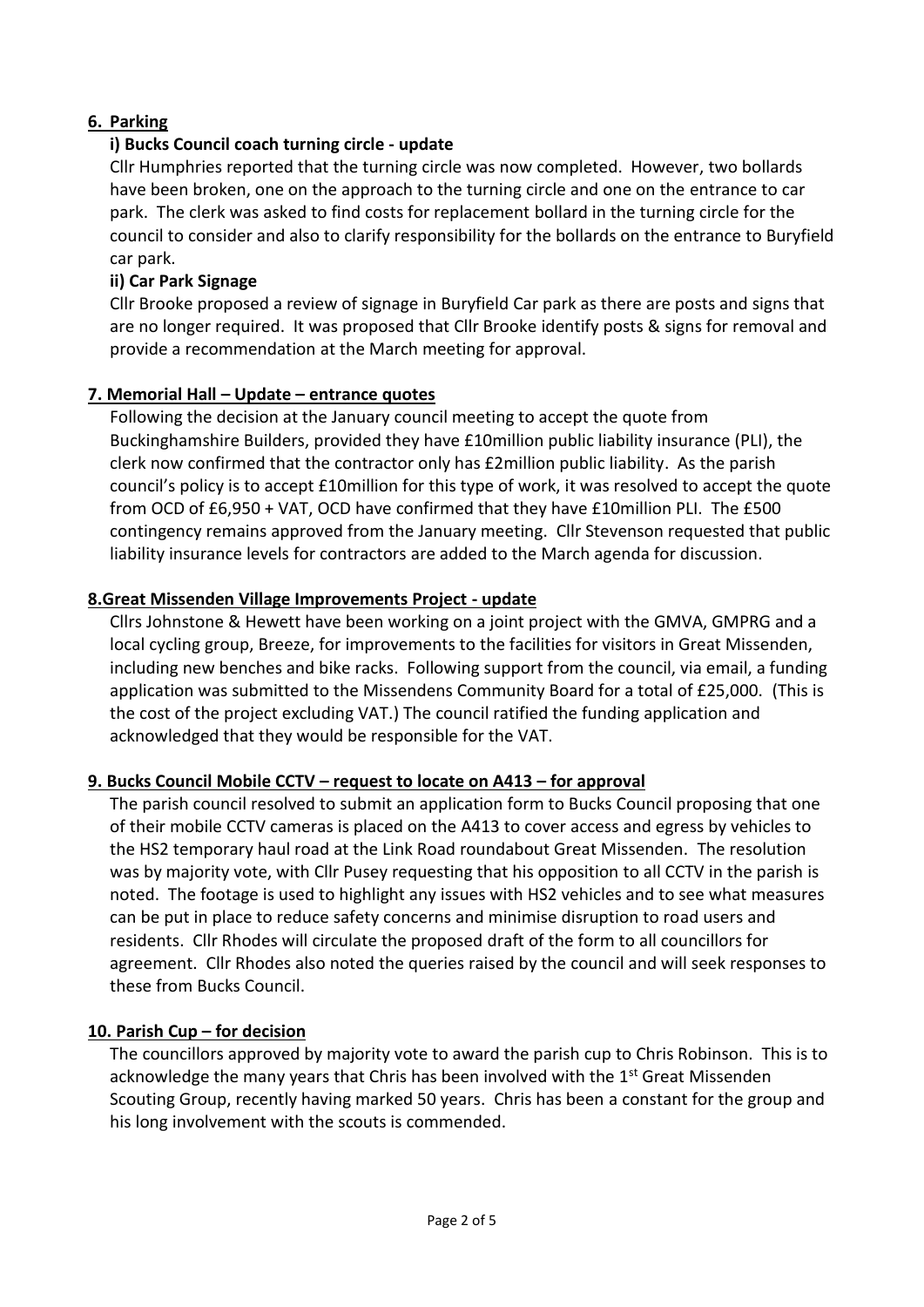# **11. Climate Change & Environment Working Party - Update**

Cllr Bunting updated the council on behalf of the working party, progress includes setting up a What's App group amongst the members, discussions regarding organising an event to help engage with the local community on the subject of the environment and also working on climate and environment content to be uploaded to the parish council's website.

# **12. Community Board – Church Street project update – for noting**

The council noted the scheme assessment and scope for the Church Street, Great Missenden parking bollards. The parish council requested a copy of the plan, once available, showing the location and quantity of bollards proposed in the scheme.

# **13. Reports from Committees**

## **a) Planning Committee**

**i)** The minutes of the meeting held on **1 st February 2022** were agreed and confirmed with a minor amendment.

# **ii) Local Plan – consultation - update**

Cllr Lovegrove reported that the Planning Committee's recommendation was that councillors should respond to this consultation individually due to the complexity. Cllr Bunting proposed that a council response would be beneficial, particularly to highlight that it is not possible to rate priorities in the online survey as all the listed priorities are equally important. It was resolved that Cllr Bunting would prepare a draft response letter for circulation by email and submission by 11<sup>th</sup> February.

# **b) HS2**

A summary of the report presented by Cllr Johnstone is below.

# **i) Chesham Road Intervention Shaft (CRIS) – ALIGN**

- Excavation work continues at this site and wheel washing facilities are in place, so any mud on the road should be reported to HS2.

# **ii) North Portal – Chiltern Tunnel**

- Barrettes and portal headwall ALIGN most equipment is now on site here. Site hours are 7am-7pm weekdays and 7am – 1pm Saturdays, at the moment but will be moving to 10pm weekdays shortly.
- 3.6m noise barrier is now complete. A working group is looking at options for covering the hoarding, with at least two windows for viewing. The aim is to put design ideas to the councillors, GMVA and some local residents.

## **iii) Earthworks – EKFB**

- Excavators are digging out the South Heath cutting and dump trucks removing the spoil to Leather Lane. The temporary internal access road is nearing completion. GM1/2 footpath is open.
- GM Haul Road South Heath culvert two microbore tunnelling shafts are to be bored to provide drainage from the North Portal Chiltern tunnel entrance to the attenuation ponds at the bottom of the hill. These will be launched in March. The boring should be completed within a year. The Misbourne School are involved in naming the tunnel boring machines.
- Leather Lane Oaks campaign a public meeting was held to update residents and promote a petition and seek donations in support of the campaign to re-align the lane to the north of the existing lane. Cllr Bunting requested a further report for the March council meeting regarding this issue.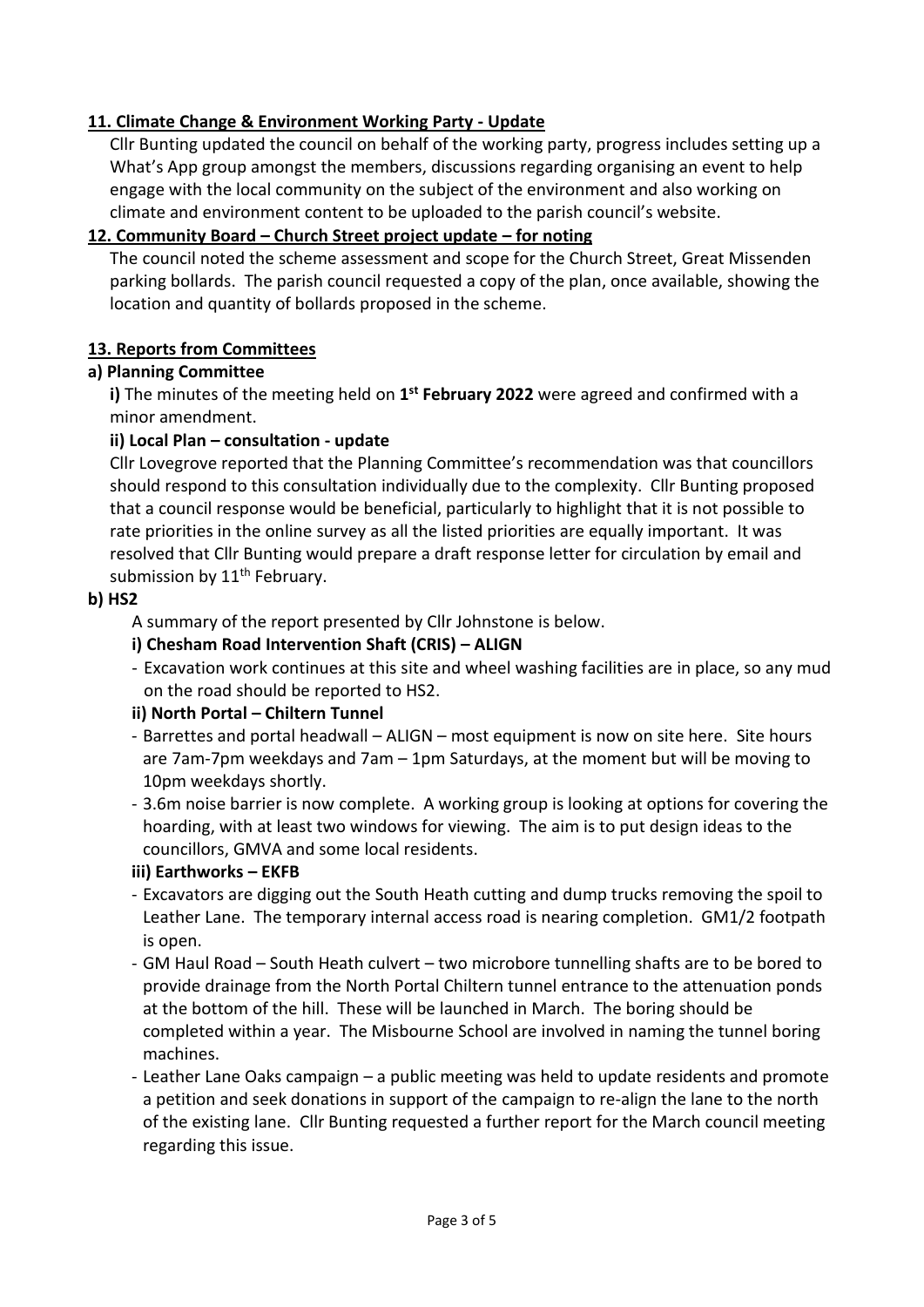#### **iv) Working hours and section 61 permission**

- ALIGN have not yet submitted their section 61 application to work up to 10pm. All forms of mitigation and working arrangements are being reviewed with ALIGN. Although this is unlikely to stop ALIGN asking for extended working hours to 10pm it has stopped them asking for 24/7 working.
- Complaints about lighting around the north portal site have been addressed but is still an issue further up the line towards Leather Lane.

### **v) Construction Traffic**

- Discussions on the impact of the additional HGV traffic on the A413 & A355 continue. Bucks Council awaits results of appeals against the lorry route decisions. In the meantime two contractors have produced a Traffic Management Information Guide. This indicates that HGV movements along the A413 are in the region of 540 movements each weekday.

#### **vi) Communications**

When sending complaints to [hs2enquiries@hs2.org.uk](mailto:hs2enquiries@hs2.org.uk) please also copy in Bucks Council at [ewrandhs2enquiries@buckinghamshire.gov.uk](mailto:ewrandhs2enquiries@buckinghamshire.gov.uk) and to our clerk.

#### **c) Open Spaces and Lighting**

#### **i) Land adjacent to Link Road – lease – copy of response for noting**

The council noted the response that had been sent to Carter Jonas in respect of the land adjacent to Link Road, requesting a 25 year lease, at peppercorn rent to be considered by Bucks Council. A response is now awaited.

#### **ii) Request to use Prestwood Common – Colts presentation weekend**

The council approved by resolution the request for the Colts to use Prestwood Common on 10th, 11th& 12th June.

#### **iii) Dog fouling – Church Street – email from GMVA for consideration**

The council discussed the email advising that there had been an increase in dog fouling in Church Street, Great Missenden and requesting further signage is purchased. The impact of signage was discussed and it was agreed that perhaps a community led approach might by more effective and the clerk will contact the GMVA. The GMVA have also already been advised of the form for reporting incidences of dog fouling on the Bucks Council website.

# **iv) Buryfield vandalism – hedge & tree – update and approval**

Recently two plants that make up the hedge around Buryfield have been sawn off at the bottom. The oak tree in the middle of the gabion wall has also been sawn off, half way down along with the supporting wooden posts. Tree & Hedge, who planted the hedge, have provided a quote and have advised £1,210 + VAT to purchase and plant two new 1.5m beech plants. They have also quoted £367.50 + VAT to move two of the beech plants in the hedge near the Buryfield chained entrance to make a wider gap in that area. It was requested by the council that these two quotes be combined and the two plants to be moved, should be moved to fill in the gap created by vandalism, leaving a larger gap in the side of the hedge by the chained entrance. This should reduce the cost of the estimate by £480, which is the cost for the new plants. The council resolved to approve these quotes, providing the £480 reduction is agreed by the contractor.

#### **v) Various Repairs Required - update**

The parish noted the following required repairs:-

- Buryfield toddler play area sign  $-$  new post and board required
- Ballinger noticeboard post rotted away and needs replacing
- Potter Row allotments new gatepost required

Quotes are awaited for these repairs.